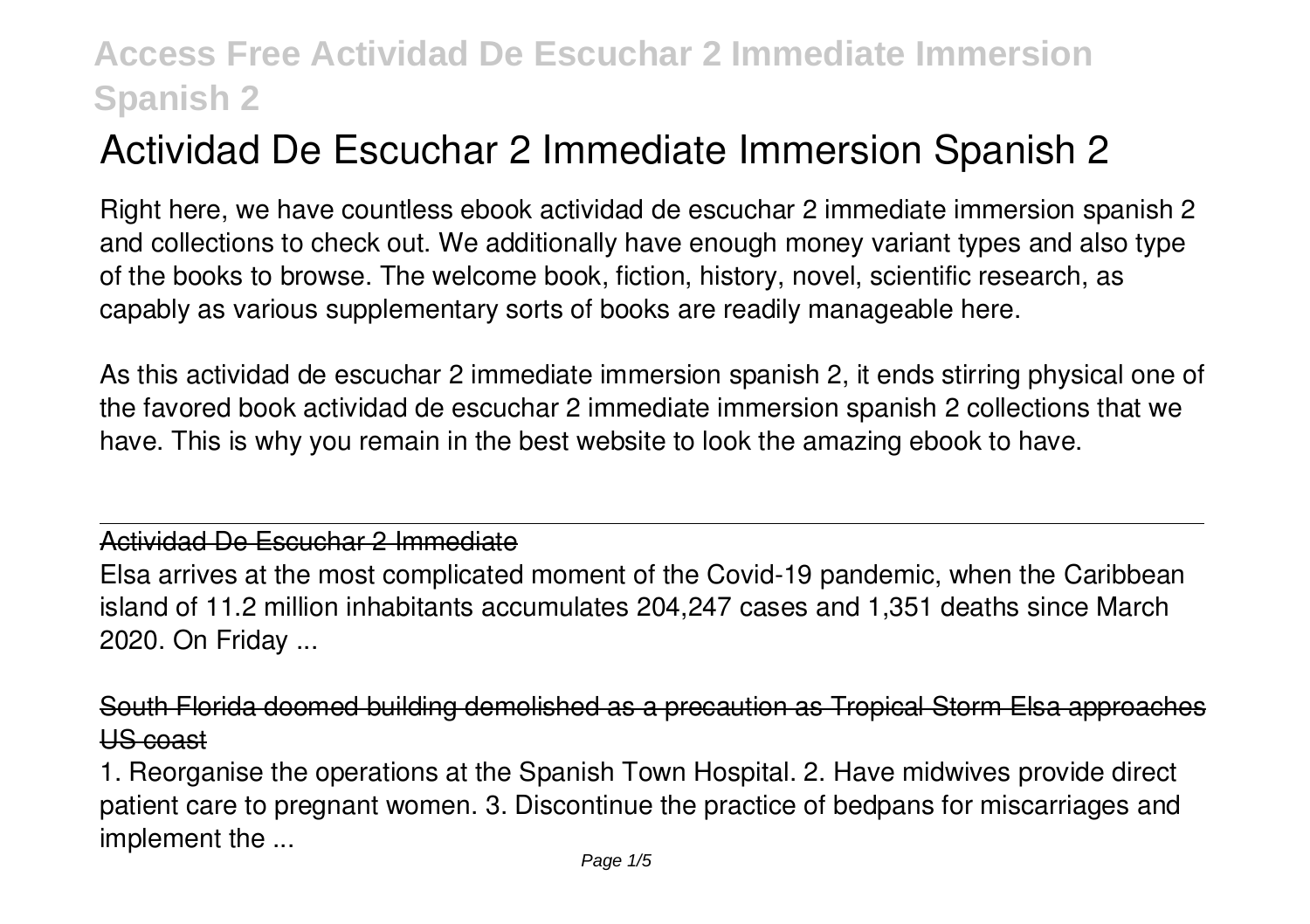### Tufton studying whether to publish childbirth tragedy report

A compact could help ensure safety and protection in the immediate term and promote the development and stability of the region. At the same time, the donor conference should not focus on the ...

#### IRC: How the world can show more than solidarity to Venezuela

In the absence of contraindications (see below for a detailed list), following these Guidelines is associated with (1) fewer newborn complications (ie, large for gestational age) and (2) maternal ...

### 2019 Canadian guideline for physical activity throughout pregnancy

1 Department of Epidemiology, University of North Carolina at Chapel Hill, Chapel Hill, NC 27599, USA. 2 Lineberger Comprehensive Cancer Center, University of North Carolina at Chapel Hill, Chapel ...

ble broad-spectrum antiviral inhibits SARS-CoV-2 in human airway epithelia cell cultures and multiple coronaviruses in mice

This IMDb podcast is the ultimate listen for movie buffs, with host Ian de Borja asking actors and directors which films inspired them to enter the industry. Speaking to guests like Ed Helms

...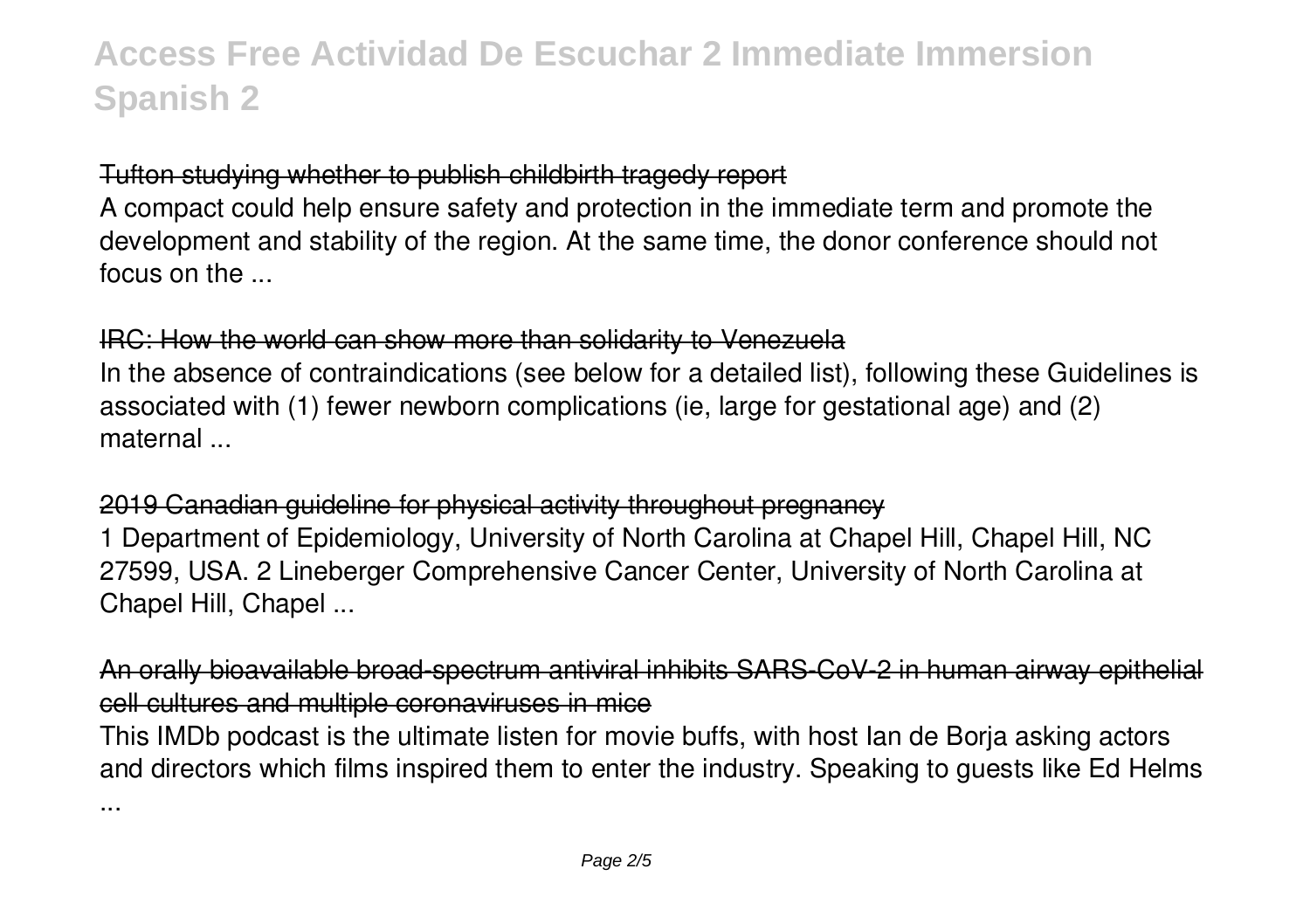### 31 best podcasts to listen to in 2021

Estado recuperará fondos a negocios que generaron ingresos y no perdieron el dinero esperado A continuación, lee las noticias del miércoles 2 de junio. También puedes escuchar las noticias ...

### Maria Aguirre

Los escuchamos. Este momento exige una acción, local e inmediata, pero debe comenzar con un esfuerzo de escuchar y reflexionar. Como su superintendente, he pasado las últimas dos semanas escuchando a ...

Superintendent<sup>®</sup>s Corner: An open letter to Roaring Fork students on racial injustice Long term commitment of at least 1 year required. La personne sera chargée de llentretien et du nettoyage des chambres. Travail en équipe et aisance relationnelle, bon sens de l'organisation ...

#### Ofertas de empleo en turismo

Several years before, the Councillor Vicente Gálvez Sánchez and the Secretary of the City Council, Mariano Berdejo Casañal, promoted the idea of improving the appearance of the Cabezo de Buenavista ...

#### 2. Miguel Primo de Rivera Park or Parque Grande

in the face of the prevalent urge for immediate laction and the equally widespread denigration Page 3/5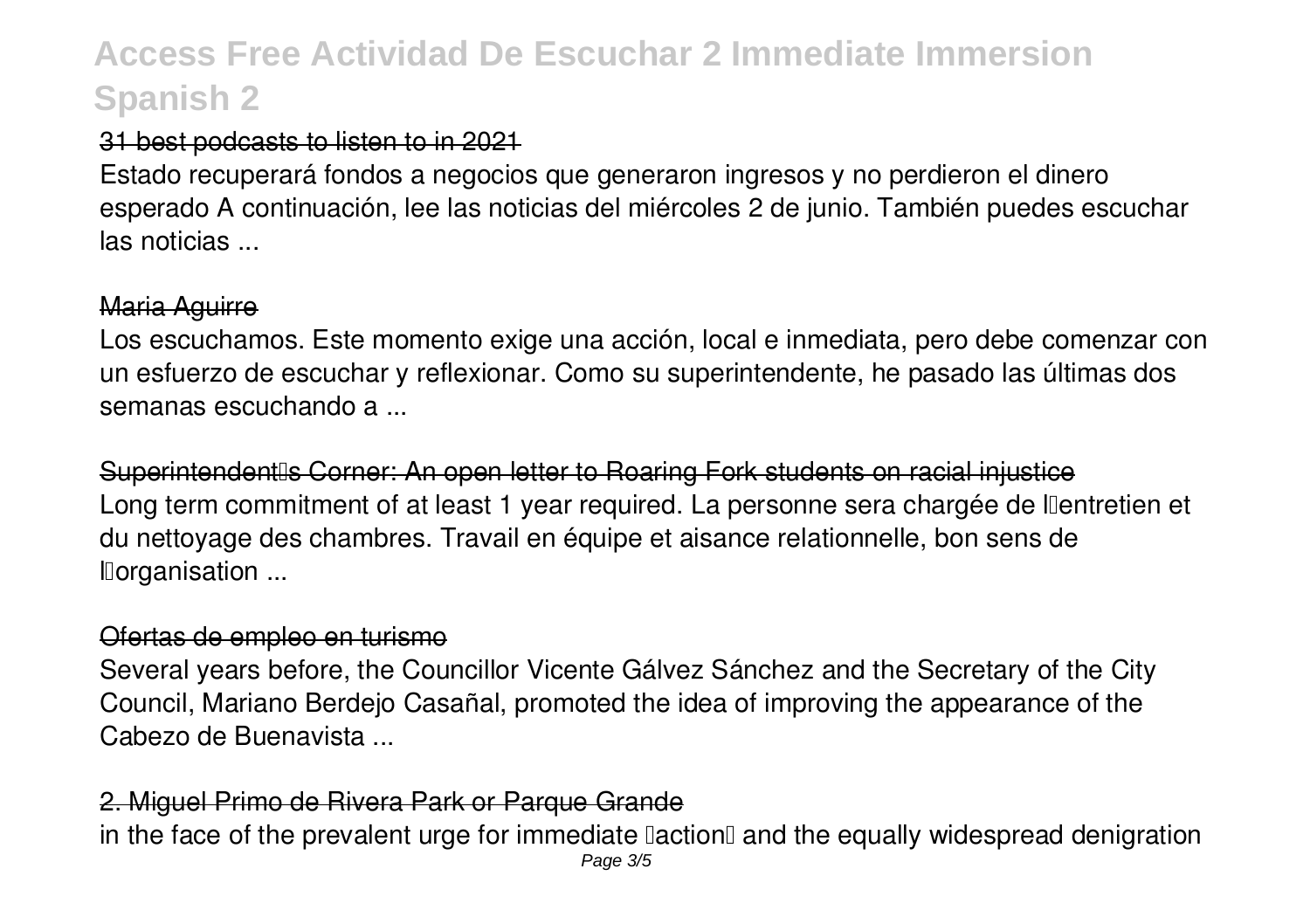of theory, that Deritical theory must consciously maintain a distance from all existing praxis. In this ...

#### critical theory

The author expressly releases Instituto de Estudios Internacionales at Universidad de Chile ... They are responsible for all the elements published in the journal. 2. They must not disclose ...

#### Política Editorial y Normas de Presentación

Buscamos nanny que tenga mucha energía y creatividad! Tengo dos bebes de 2 y 3. 5 años. La candidata perfecta los entretiene, juegan, bailan, lean, hacen actividades en la casa. También les cocina la ...

#### La Crescenta Child Care Jobs

"But the circumstances that have arisen since March 12, and the delay caused, leads me to conclude that in this particular instance I can draw back from immediate imprisonment ... debido a tus ...

## Paedophile who tried to groom 12-year-old girl avoids jail because of coronavirus lockdown delays

You! The renowned artist and philanthropist directly asked her to step down from her post. "Unfortunately, I think there are no immediate jurisdictional mechanisms to get you and your team out and ...